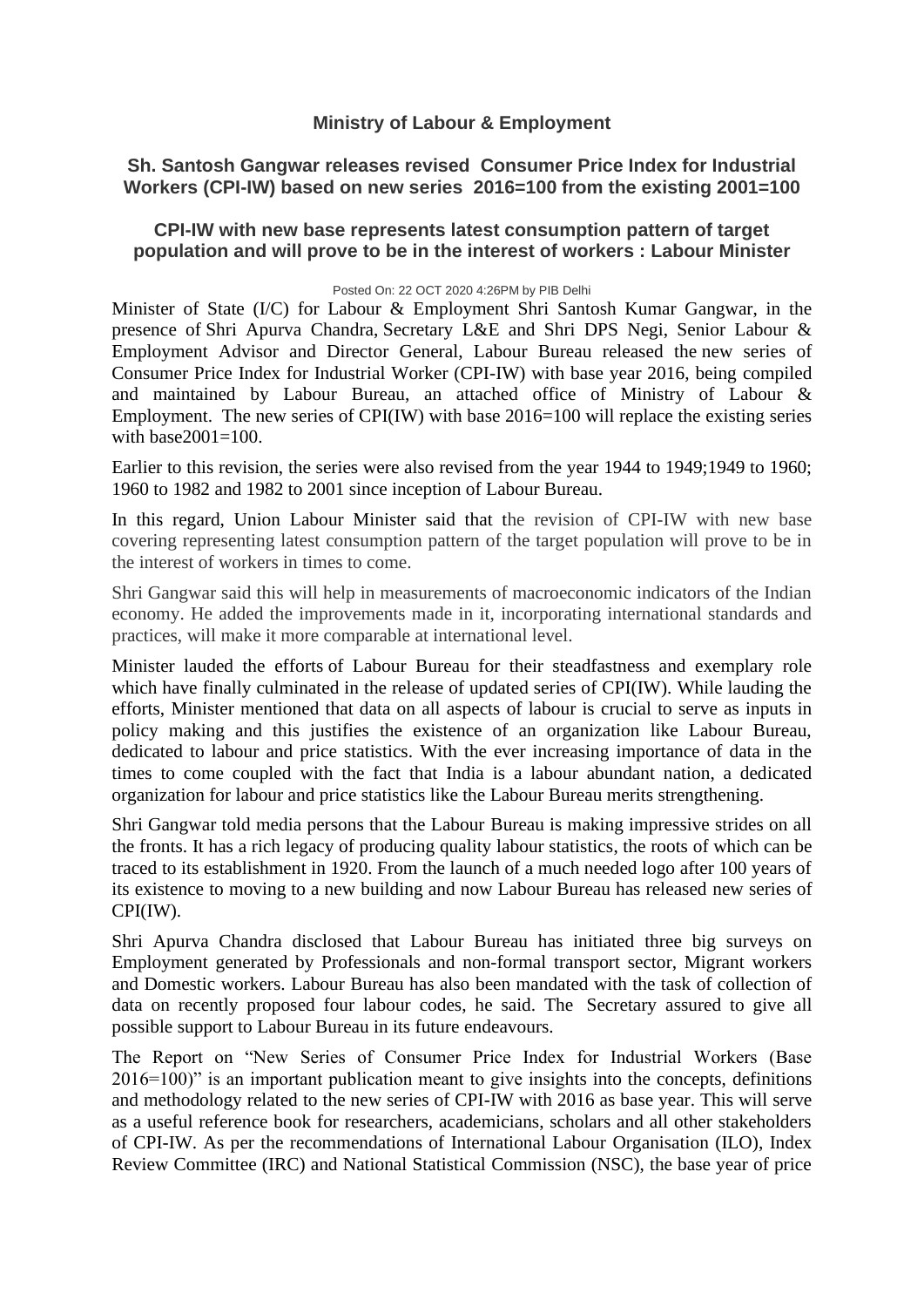index numbers should be revised at frequent intervals generally not exceeding 10 years to reflect the changes that take place in the consumption pattern of consumers. The CPI-IW is compiled as per international best practices & guidelines of ILO.

Shri Gangwar also released the maiden index with base year 2016 for the month of September, 2020. The Index is compiled for 88 centres and All India. The All India index for the month of September, 2020 stands at the level of 118 and linking factor for the conversion of new series index to previous series on base 2001=100 is 2.88.

The CPI-IW  $(2016=100)$  series replaces the CPI-IW  $(2001=100)$  series. The new series is more representative in character and reflects the latest consumption pattern of the industrial workers.

Shri Gangwar elaborated some of the important improvements made under the new series of CPI-IW (2016=100) vis-à-vis old series (2001=100) which are as under:

- A total of 88 centers have been covered in the 2016 series as against 78 centers in the 2001 series.
- The sample size for the conduct of Working Class Family Income and Expenditure Survey, on the basis of which weighting diagrams have been derived, was increased to 48384 families from 41040 in the 2001 series.
- The number of selected markets for collection of retail price data has also been increased to 317 markets under the 2016 series as against 289 markets covered in the 2001 series.
- The number of items directly retained in the index basket has increased to 463 items as against 392 items in the 2001 series.
- The number of States/UTs has increased to 28 under 2016 series as against 25 in the 2001 series.
- In the new series, as per the direction of Technical Advisory Committee (TAC) on Statistics of Prices and Cost of Living (SPCL), the Geometric mean based methodology (GM of Price Relatives) is used for compilation of indices as against Arithmetic mean used in 2001 series.

The group level weights under newseries has changed in comparison to earlier series (1982 and 2001). The weight of Food & Beverages has declined over time whereas the weight of Miscellaneous group(Health; Education & Recreation; Transport & Communication;Personal Care & Effects; Household Goods & Services etc.) has increased substantially under 2016 series vis-à-vis earlier series. The weight of Housing Group has reported an increasing share over period of time.

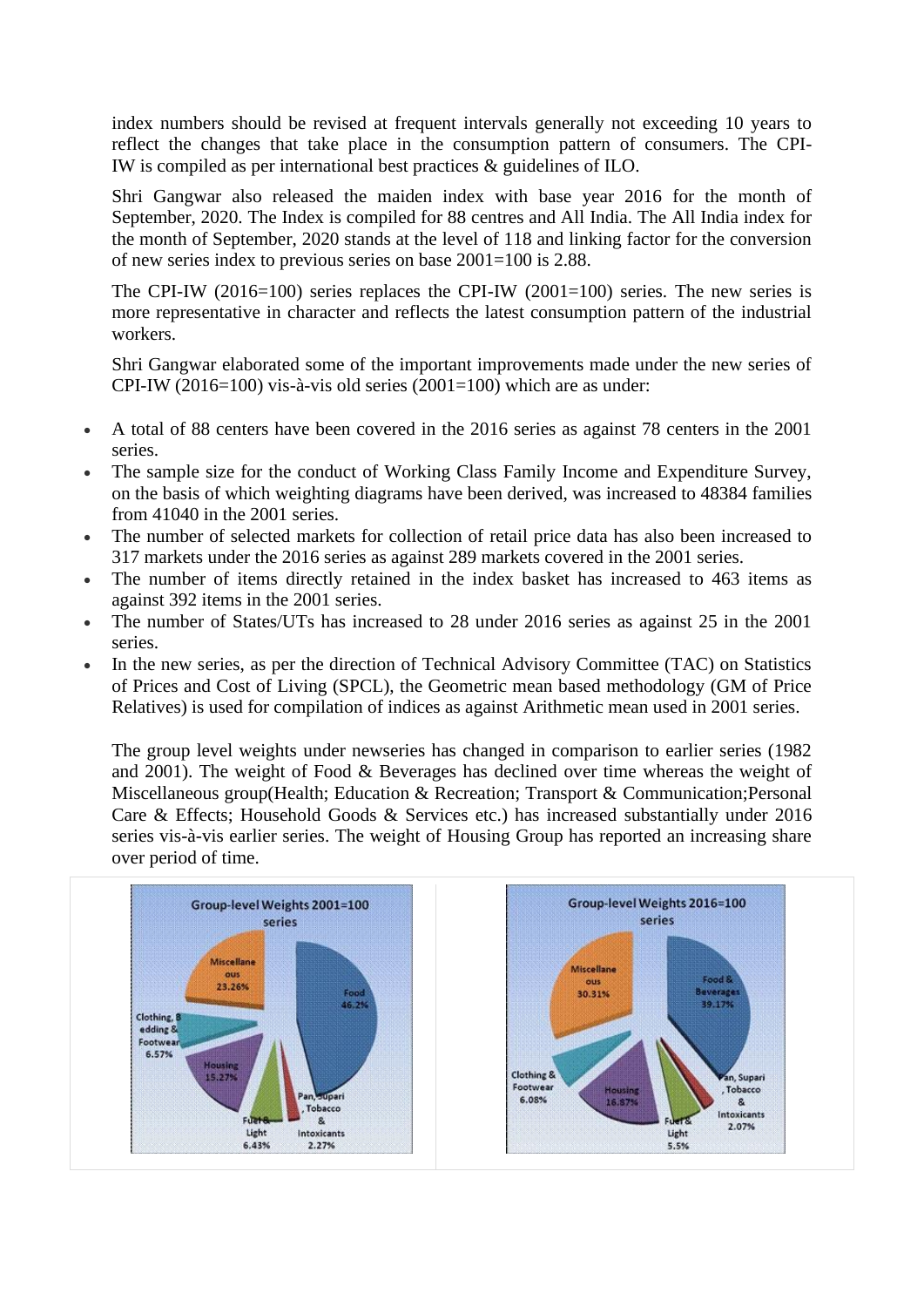

The Group-wise Index for the month of September, 2020 varies from 113 points of Housing group to 132 points of Pan, Supari, Tobacco & Intoxicants group under new series.



Shri D.P.S.Negi, Director General, Labour Bureau said that the linking factor of new series  $2016=100$  to old series of CPI-IW (2001=100) is 2.88. There are 65 common centres between both the series and the linking factor of common centers ranges from 2.38 of Doom-Dooma Tinsukia to 3.60 of Nagpur.

Shri Negi said the All-India Consumer price Index Numbers for Industrial Workers (CPI-IW) for the month of September, 2020 is released on New Base: 2016=100. The maiden index on new base for September, 2020 stands at the level of 118 and linking factor for the conversion of new series index to previous series on base 2001=100 is 2.88.

In the new series is broader in scope and larger in perspective. The coverage widened to 88 centres against 78 centres in the previous series. Rise in number of markets from 317 collecting retail consumer prices of 463 items against 289 markets and 392 items in the old series makes it more representative in character and reflects the latest consumption pattern of the target population, i.e., industrial workers.